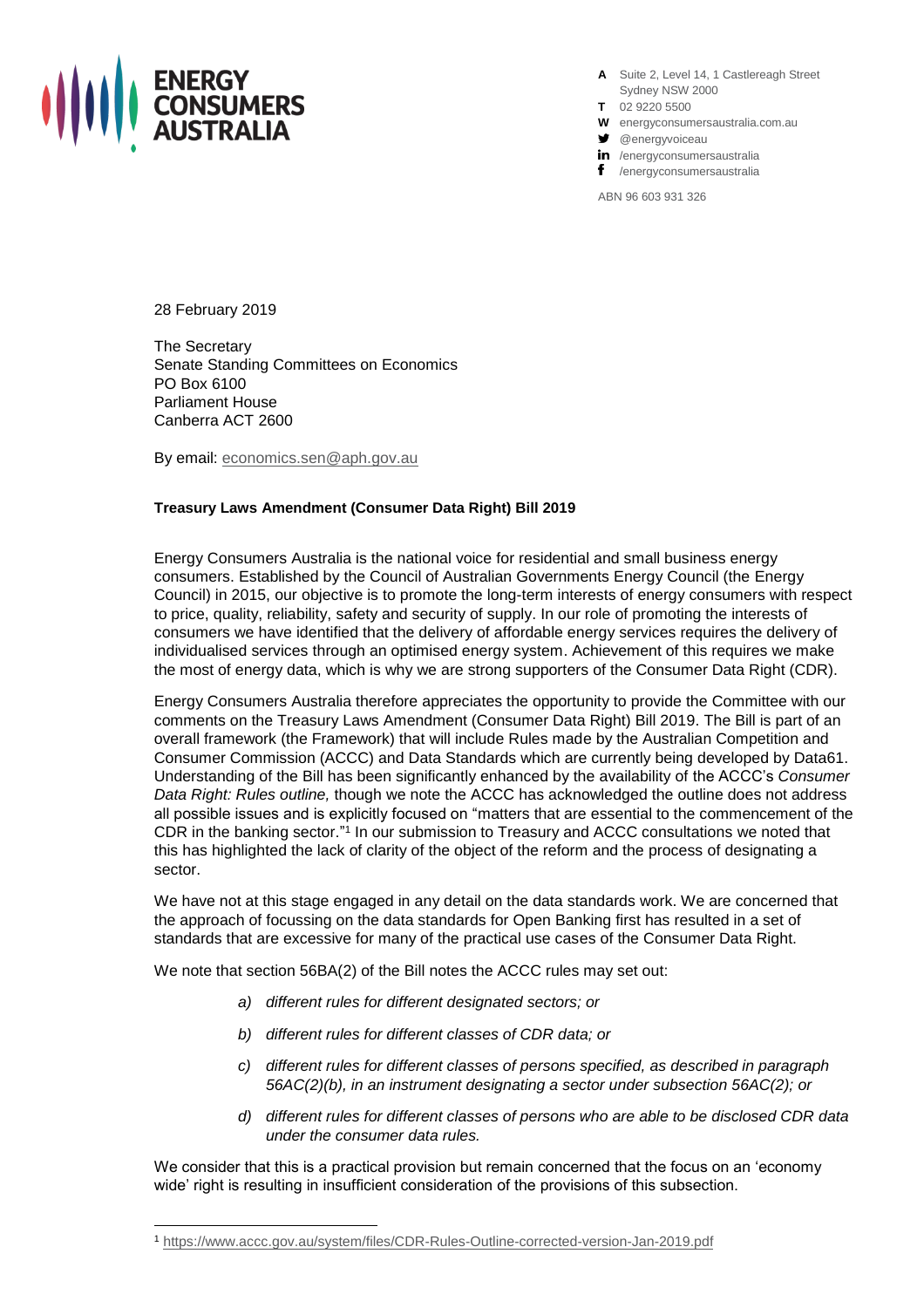

In the remainder of this submission we first review the background to the Bill, and then we outline Energy Consumers Australia's interest in the Consumer Data Right. We then make some specific comments about the Bill before moving to some additional comments about the Bill motivated by the ACCC's initial work on the rules framework.

We repeat in this submission some proposals for amendments to the Bill that were made on the exposure draft, however, if asked whether we would prefer the Bill in its current form or not at all we would recommend the Parliament pass the Bill.

# **Background**

The Bill is in large measured based on the Productivity Commission's (PC) Inquiry Report *Data Availability and Use.<sup>2</sup>* This report covered a broad range of issues about the ability to make better use of data in the economy. An important feature of the PC's recommendations was the focus on the use of data rather than the ownership of data. The PC report suggested the creation of a new Comprehensive Right to access and use digital data:

# *RECOMMENDATION 5.1*

*Consumer data must be provided on request to consumers or directly to a designated third party in order to exercise a number of rights, summarised as the Comprehensive Right to access and use digital data. This Comprehensive Right would enable consumers to:*

- *share in perpetuity joint access to and use of their consumer data with the data holder*
- *receive a copy of their consumer data*
- *request edits or corrections to it for reasons of accuracy*
- *be informed of the trade or other disclosure of consumer data to third parties*
- *direct data holders to transfer data in machine-readable form, either to the individual or to a nominated third party.*

*Where a transfer is requested outside of an industry (such as from a medical service provider to an insurance provider) and the agreed scope of consumer data is different in the source industry and the destination industry, the scope that applies would be that of the data sender.* 

This recommendation draws an important contrast with existing consumer rights which are provided through the Privacy Act. The origin of this Act is the 1983 Australian Law Reform Commission (ALRC) report *Privacy (Report 22).<sup>3</sup>* That report's timing allowed for a highly evocative opening:

# *1984 Arrives*

*Ever since George Orwell wrote Nineteen Eighty-Four, that year has stood as a symbol of the way in which authoritarian attitudes and intrusive modern technology could undermine freedom and individual privacy. Now, on the brink of 1984, the Law Reform Commission publishes the results of a seven-year inquiry into the threats to privacy in Australia. It concludes that privacy is in danger, both in actuality and, even more so, in prospect. This report describes the chief sources of the dangers. They include :*

• *Growing Official Powers. The powers of increasing numbers of public officials to intrude into the lives and property of Australians are growing.*

 $\overline{a}$ <sup>2</sup> <https://www.pc.gov.au/inquiries/completed/data-access/report/data-access.pdf>

<sup>3</sup> <http://www.austlii.edu.au/au/other/lawreform/ALRC/1983/22.html>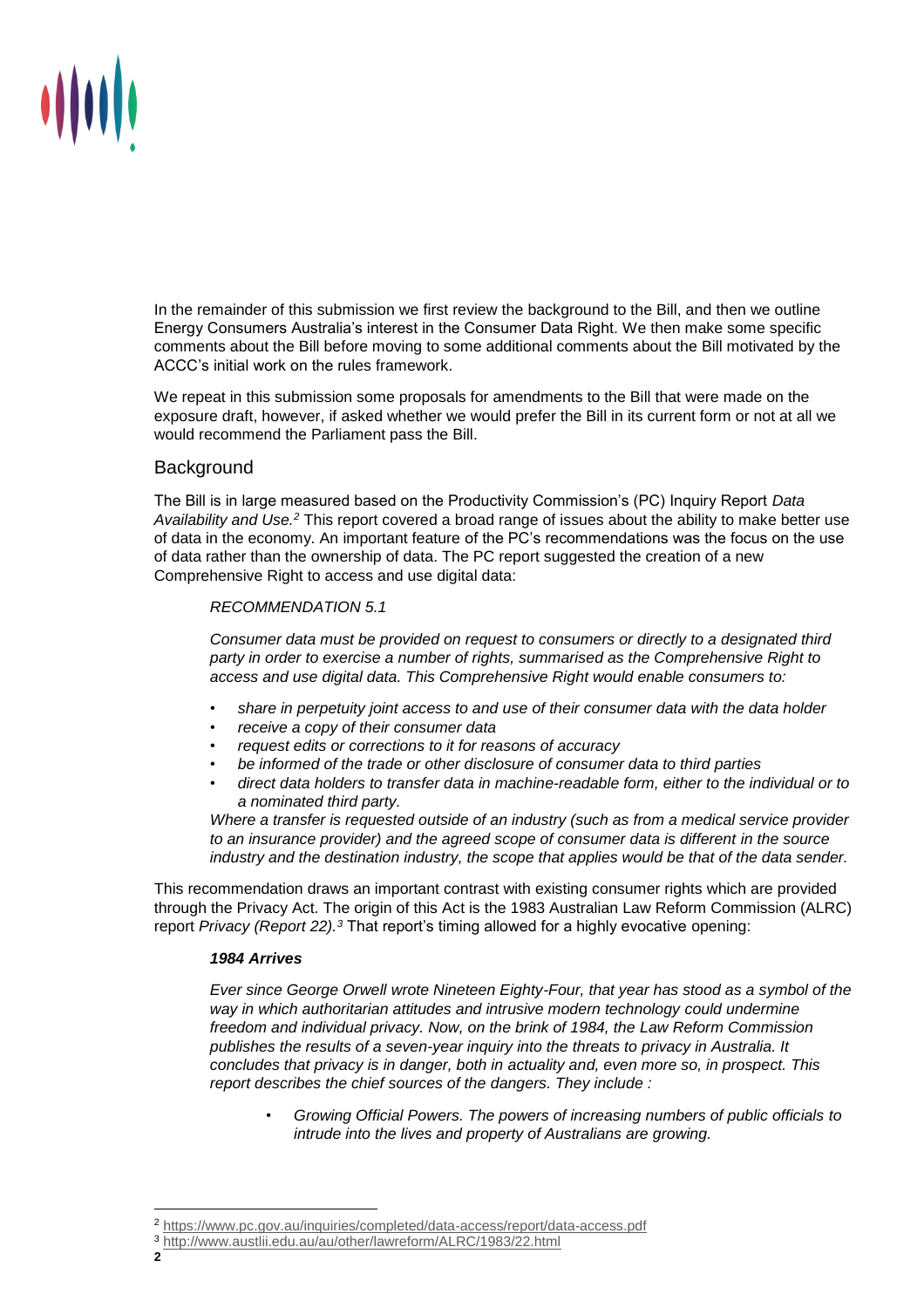

- *New Business Practices. New intrusive practices have developed in recent years, such as electronic surveillance, credit reporting and direct marketing.*
- *New Information Technology. The computerisation of personal information has enormous advantages, but it also presents Australian society with new dangers, now well documented and understood. The amount of personal information that can be collected and distributed has grown enormously. The ever-increasing speed and the ever-diminishing costs with which it can be retrieved puts a great deal of information about all of us at the fingertips of a few. Computers can now manipulate information supplied from many sources, match and compare it and build detailed personal 'profiles'. The linkage of computers by telecommunications brings such information across the street or across the world. The computerists, those who operate computers, do not, as a group, have even the imperfect checks and restraints that the older professions are subject to. The new technology is international. Control of it can readily be centralised in relatively few hands.*

The Act has seen many amendments since, as outlined in the Office of the Australian Information Commissioner (OAIC) history of the Act.<sup>4</sup> These changes extended the coverage of the Act from Government to private sector organisations and revised the privacy principles. Throughout these changes the Act has continued to have a focus on the collection of information. Protections on dissemination of information are seen through this lens as simply further protection from secondary collection.

The ACCC's Digital Platforms Inquiry Preliminary Report suggests that this approach to the management of data collection is ineffective.<sup>5</sup> The ACCC found (sections 5.3 and 5.4):

- *Many digital platforms seek consumer consents to their data practices using clickwrap agreements with take-it-or-leave-it terms that bundle a wide range of consents.*
- *These features of digital platforms' consent processes leverage digital platforms' bargaining power and deepen information asymmetries, preventing consumers from providing meaningful consents to digital platforms' collection, use and disclosure of their user data.*
- *Many digital platforms' privacy policies are long, complex, vague, and difficult to navigate. They also use different descriptions for fundamental concepts such as 'personal information', which is likely to cause significant confusion for consumers.*
- *Despite consumers being particularly concerned by location tracking, online tracking for targeted advertising purposes, and third-party data-sharing, these data practices are generally permitted under digital platforms' privacy policies.*

While the protections in the Privacy Act are ineffective in managing the collection of data, they prove to be all too effective in frustrating consumers' access to and use of their own data. It is instructive that the ACCC found that the central construct of the Privacy Act — 'personal information' — is likely to cause significant confusion for consumers.

 $\overline{a}$ 

<sup>4</sup> https://www.oaic.gov.au/about-us/who-we-are/history-of-the-privacy-act

<sup>5</sup> https://www.accc.gov.au/focus-areas/inquiries/digital-platforms-inquiry/preliminary-report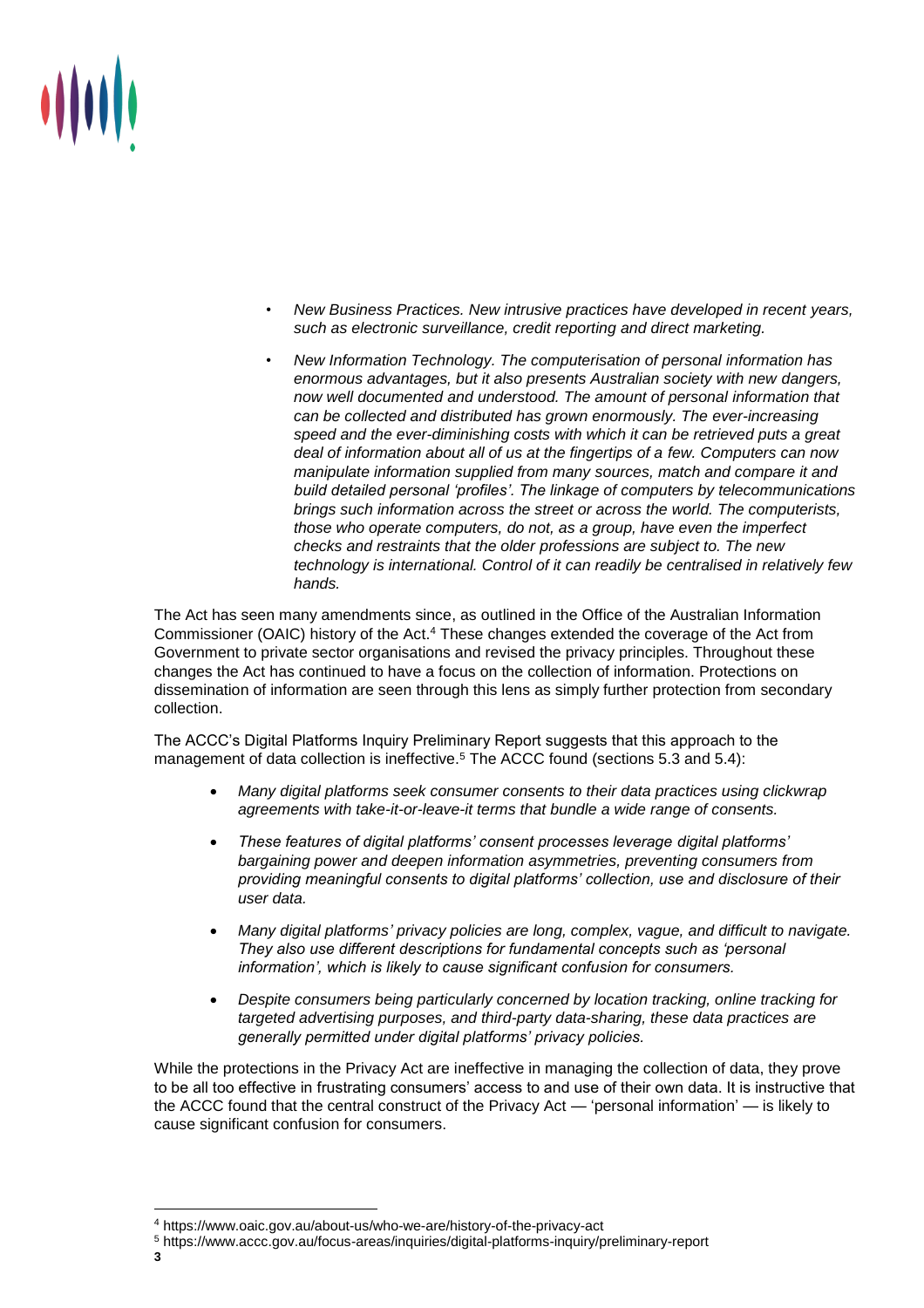

Thirty-five years after 1984 it is time that we had an approach to data that referred to the use and management of data. The first requirement of that use and management is the security of data and that the use of data should be meaningfully controlled by consumers.

The Consumer Data Right Bill acts on part of this agenda; though it should more properly be referred to as the Consumer Data Use Right Bill. A fundamental issue of concern for some is that we should not be making it easier for organisations to obtain data without first rectifying the underlying issues around consumer consent to the use of data by data holders.

The alternative view is that such an approach perpetuates the problem that the only person who doesn't benefit from their data is the consumer themselves. The Consumer Data Use Right provides the opportunity to provide some clear rules that will allow use while imposing better controls than provided by the Privacy Act.

Energy Consumers Australia's interest in the CDR

# *ACCC Retail Electricity Price Inquiry*

In the recently released Retail Electricity Price Inquiry (REPI) report, the ACCC observed that:

*The approach to policy, regulatory design and promotion of competition in this sector has not worked well for consumers. Indeed, the National Energy Market (NEM) needs to be reset.<sup>6</sup>*

Energy Consumers Australia agrees with this assessment. The 56 recommendations of REPI constitute a package of reform and Energy Consumers Australia is looking to all Governments to deliver the full benefits outlined in the report. The implementation of some of the ACCC's recommendations intersects with the CDR.

The most relevant is Recommendation 31 – that the "application of the consumer data right to the electricity sector [be] pursued as a priority under the consumer data right framework regulated by the ACCC." This recommendation reflects the benefits to consumers from using consumption data to choose retail plans or to calculate the benefits of investing in Distributed Energy Resources.

Also relevant is Recommendation 14, that calls for steps to be taken to accelerate that take up of what it refers to as 'cost-reflective' network tariffs.<sup>7</sup> To be effective in helping to reduce total system costs these network tariffs need to be reflected in new retail prices and drive innovation in energy services. Consumers will only be able to fully assess these prices and services if they have access to consumption data.

Recommendation 8 proposes changes to B2B procedures to stop retailers who have lost a customer from conducting 'save' campaigns using the (early) market notification of an intent to transfer. The implementation of CDR must avoid adding to the opportunities for 'save' campaigns by limiting any requirement for the current retailer to authorise data access or to provide data.

*Energy Consumers Australia's Data Portability proposal*

<sup>6</sup> <https://www.accc.gov.au/regulated-infrastructure/energy/electricity-supply-prices-inquiry/final-report> 7 It is not directly relevant to this submission, but it is important to note Energy Consumers Australia's concerns about the way the network pricing issue has been framed, often being to design pricing structures to solve a problem for the network rather than our preferred approach, which is for energy companies to partner with consumers and reward them for their flexibility.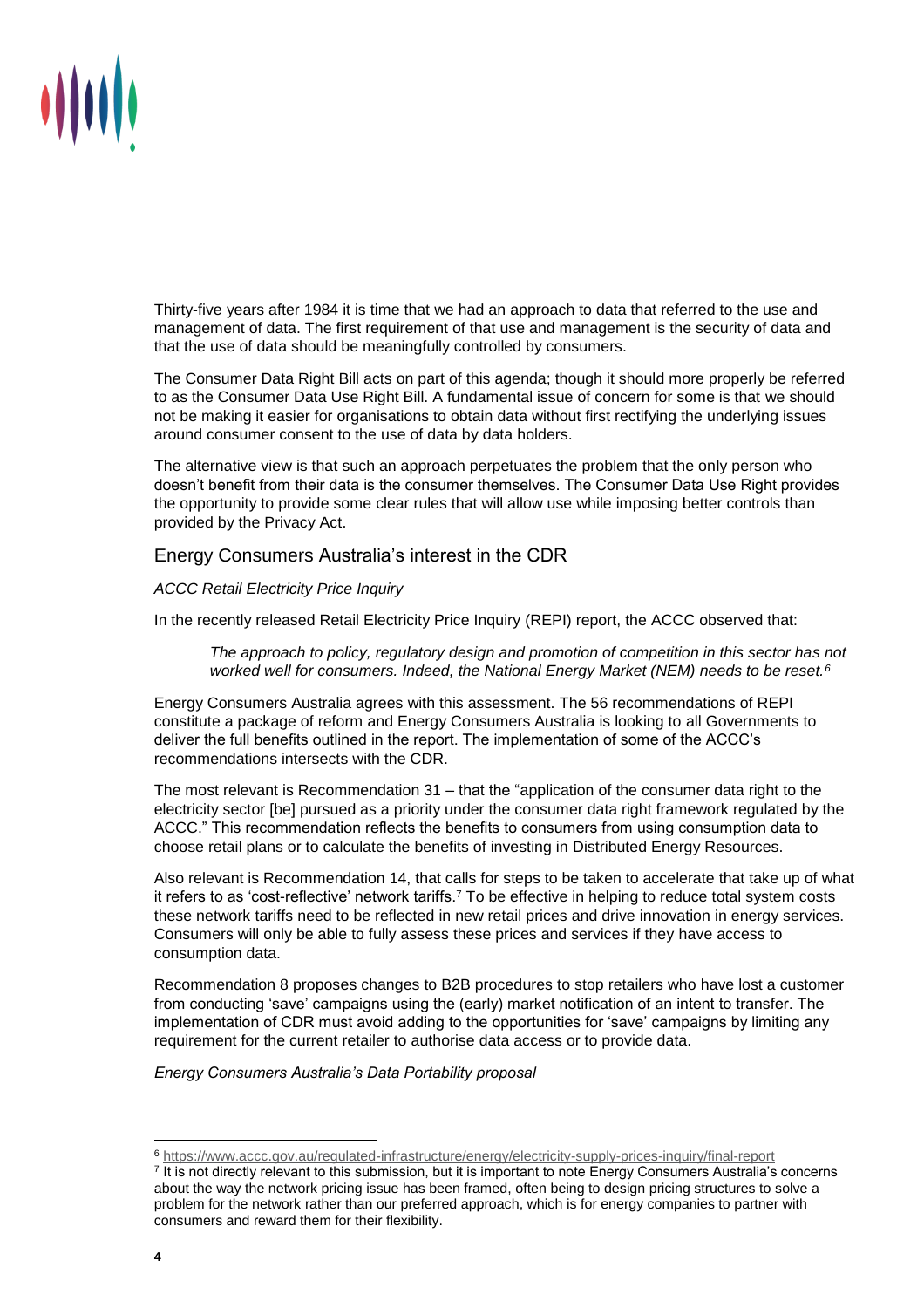

On 6 November 2014, the AEMC made new rules which they said would "make it easier for consumers to obtain information about their electricity consumption from distribution network companies and retailers in an easy-to-understand, affordable and timely way." <sup>8</sup> These rules required retailers and networks to provide the data in electronic form within ten days in a format specified by the Australian Energy Market Operator (AEMO). The retailer or network was required to provide it to a customer authorised representative at the request of the customer.

The rule required that the retailer or network provide information to a customer authorised representative,

*after having first done whatever may be required or otherwise necessary, where relevant, under any applicable privacy legislation (including if appropriate making relevant disclosures or obtaining relevant consents from retail customers)*

In July 2017 we published a discussion paper on *Electricity Meter Data Portability*. <sup>9</sup> That paper proposed a framework similar to the CDR that built on the existing requirement for networks to provide access to data. The paper proposed an accreditation scheme for third parties to be operated by networks collectively.

The proposed approach had three specific advantages:

- 1. It utilised the existing B2B (or e-hub) transaction platform developed by the Australian Energy Market Operator (AEMO) following the Australian Energy Market Commission (AEMC) Shared Market Protocol review.
- 2. It developed a framework for accreditation and consent that could be adapted for future applications. For example, there are devices provided by third parties that provide additional household data that sits outside the market data that could be accessed.
- 3. The application could be industry led.

The progression of the proposal was hampered by concerns the networks hold about how they would manage their risk under the Privacy Act. The difficulty is that no one can provide any comfort to the networks on whether the proposed process would meet requirements under privacy legislation and there was no means for managing compliance and enforcement of the third parties (the customer authorised representatives).

#### *HoustonKemp and Energy Council*

Following the Energy Consumers Australia paper the Energy Council "engaged HoustonKemp Economists to examine and make recommendations for streamlining the process, and for facilitating timely access to consumers consumption data by authorised third party service providers." 10

On 14 August 2018 parties that had participated in the consultation of the HoustonKemp proposal were advised by email that:

*COAG Energy Council met last Friday. The Consumer Data Right was one item on the rather*  full agenda, which unfortunately means it didn't get a direct mention in the Communique, but it *was endorsed. The Energy Council has supported the proposed approach to applying the Consumer Data Right to the energy sector as set out in the Houston Kemp report (attached),* 

<sup>8</sup> https://www.aemc.gov.au/rule-changes/customer-access-to-information-about-their-energy

<sup>9</sup> <http://energyconsumersaustralia.com.au/publication/electricity-meter-data-portability-discussion-paper/>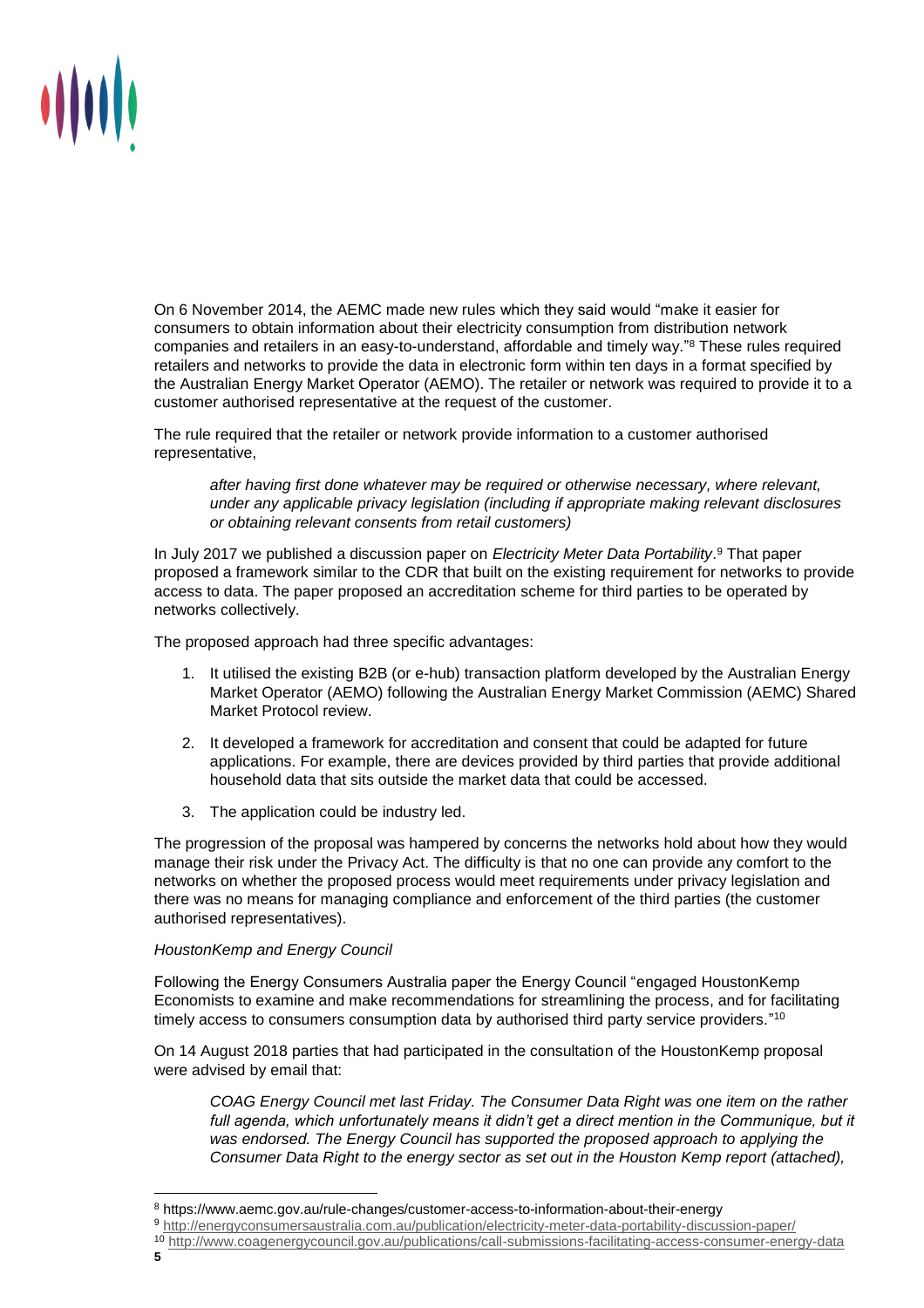

*including the proposed single access gateway building on existing data sharing mechanisms. COAG Energy Council has written to the Treasurer to endorse this approach and requesting that energy officials continue to work closely with the ACCC and AEMO to implement. There will be more opportunities to continue the discussions we've had with you on this as we progress.* 

*We expect to confirm implementation timelines agreed with the ACCC at the COAG Energy Council's next meeting in November.*

The HoustonKemp report identified that to be effective the CDR would require consumers to be able to access consumption data, meter configuration data and current price plan data.<sup>11</sup>

At its meeting in December 2018 the COAG Energy Council was advised the ACCC is working towards a first half 2020 application of the CDR for energy.

#### *The immediate objective of the CDR for energy*

Energy Consumers Australia and others are very focused on the objective of bringing consumer bills down. Our focus with the CDR is to create the ability for a consumer who is in possession of their energy bill to visit the relevant government comparator website<sup>12</sup> and entering only data from their bill, get advice on the annual cost of their electricity bill across various offers based on their consumption data. This should be able to be implemented within twelve months.

For consumers with 'smart meters' (an increasing number of residential and small business users have these through contestability arrangements) energy usage is measured in half hour increments. New pricing plans that have time of use bands (or other variations to a single consumption price) have the ability to reward consumers who manage to use electricity at the times where it is cheaper to produce and transport. Determining an estimate of annual bills on these plans requires a calculation based on the half hourly data. A well implemented CDR will enable this data download and calculation at the click of a button – or a verbal authorisation for consumers on the phone.

While it is also valuable to make the data available for other comparison services and for other uses e.g. to help a consumer get a quote for rooftop solar panels and other Distributed Energy Resources (DER), our focus is on the immediate application we describe above. The rest of this submission is focussed on the development of the legislation and rules to deliver this simple retail application.

The Bill

### *Object of the Part*

As stated in the introductory comments, the ability to review the Bill and the ACCC draft Framework together provides greater clarity on the operation of the legislation.

The ACCC's *Rules Framework* issued in September states on page 11 that "the CDR aims to give consumers more access to and control over their data."<sup>13</sup> This misrepresents the objectives  $-$  a misunderstanding that flows from the way the objects are described in the Bill.

[http://www.coagenergycouncil.gov.au/sites/prod.energycouncil/files/publications/documents/Consumer%20Energ](http://www.coagenergycouncil.gov.au/sites/prod.energycouncil/files/publications/documents/Consumer%20Energy%20Data%20final%20report.pdf) [y%20Data%20final%20report.pdf](http://www.coagenergycouncil.gov.au/sites/prod.energycouncil/files/publications/documents/Consumer%20Energy%20Data%20final%20report.pdf)

<sup>&</sup>lt;sup>12</sup> The websites are the AER's Energy Made Easy [\(https://www.energymadeeasy.gov.au/\)](https://www.energymadeeasy.gov.au/) and Victorian Energy Compare [\(https://compare.energy.vic.gov.au/\)](https://compare.energy.vic.gov.au/)

<sup>13</sup> <https://www.accc.gov.au/system/files/ACCC%20CDR%20Rules%20Framework%20%28final%29.pdf> we note that this was not included in the more recent *Rules outline*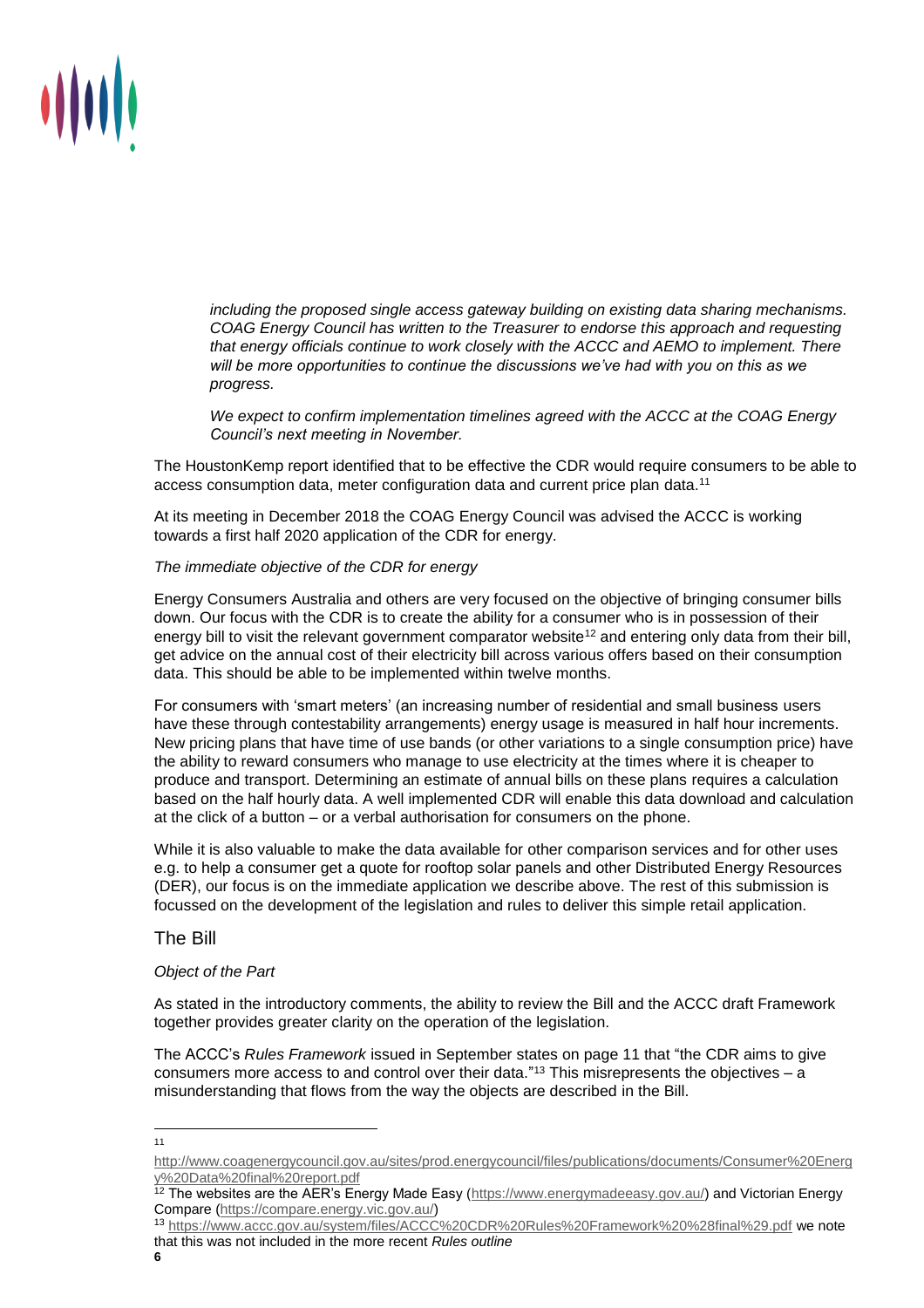

We note that submissions on the first exposure draft from Consumer Policy Research Centre (CPRC) and the combination of the Financial Rights Legal Centre and Financial Counselling Australia suggested the extent of the proposed CDR is really a 'portability right' rather than a 'data right'. This limitation in scope addresses the fact that the legislation only covers data use and not any other aspect of data rights (such as rights to deletion and rectification). However, portability conveys the idea of something being taken from one place to another and, by extension, no longer existing in the first place. This is not the objective of this regime.

This regime is designed to address the question of the use of data – it is by nature an access right to use specific data about identified consumers or data sets about groups of unidentifiable consumers.

The object of the part is to enable data to be used. The end-purpose of that use is not to create 'choice and competition.' They are both only intermediate goals; the goal is better outcomes for consumers and the creation of economic value.

The object clause (56AA) could be simplified to read:

*The object of this part is to create additional economic value for consumers by* 

- *(1) enabling additional use of data held about individual consumers at the direction of those consumers and*
- *(2) enabling additional use of data that does not relate to any identifiable, or reasonably identifiable, consumers.*

The concern about the title can be addressed by referring to the right as the 'Consumer Data Use Right'.

#### *Minister's task before designating*

The confusion between means and ends also extends to the Minister's tasks before designating a sector. In the current drafting the Minister is required to consider (s56AD(1)):

- *a) the likely effect of making the instrument on:* 
	- *i) consumers; and*
	- *ii) the efficiency of relevant markets; and*
	- *iii) the privacy or confidentiality of consumers' information; and*
	- *iv) promoting competition; and*
	- *v) promoting data-driven innovation; and*
	- *vi) any intellectual property in the information to be covered by the instrument; and*
- *b) the likely regulatory impact of allowing the consumer data rules to impose requirements relating to the information to be covered by the instrument; and*
- *c) any other matters the Minister considers relevant.*

The elements in sub-subsection (a) are both benefits [(i), (ii), (iv) and (v)] and potential costs [(iii) and (vi)] and these should be more clearly delineated. The four elements of benefits really can be simplified to 'promoting the efficiency of relevant markets through promoting competition and datadriven innovation.'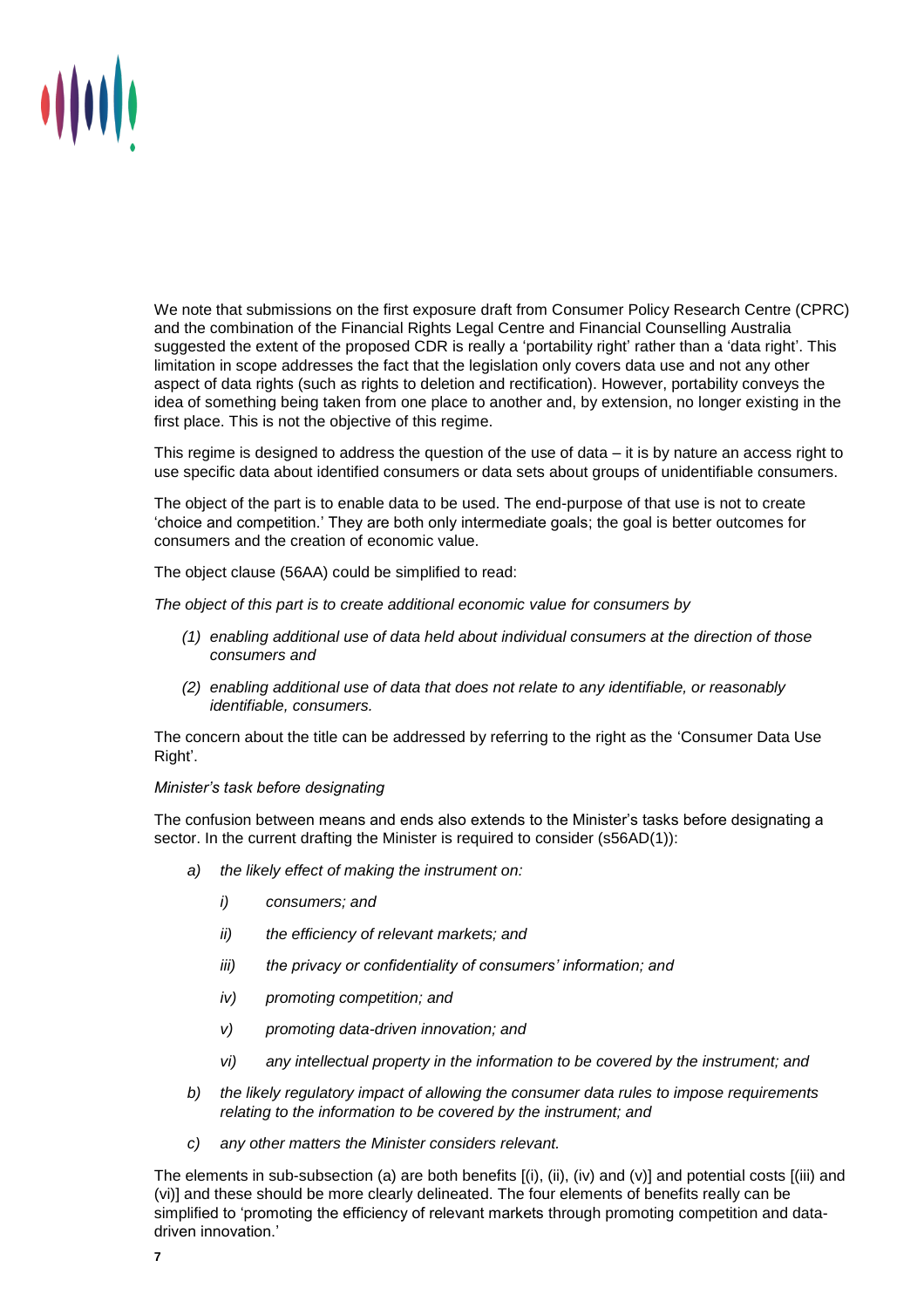

The phrase 'regulatory impact' is imprecise. In the economics of regulation 'regulatory impact' more commonly refers to deadweight loss through price or entry controls. It is clear from the explanatory memorandum that what is envisioned here is the direct cost for firms to comply with the obligations, that is implementation and ongoing compliance costs.

Accordingly, we suggest s56AD(1) could read:

*(a) the likely effect of making the instrument on:* 

*(i) promoting the efficiency of relevant markets for the long-term interests of consumers<sup>14</sup>; including*

- *a) promoting competition and*
- *b) promoting data-driven innovation*
- *(ii) the privacy or confidentiality of consumers' information; and*

*(iii) any intellectual property in the information to be covered by the instrument; and* 

*(b) the likely compliance cost of allowing the consumer data rules to impose requirements relating to the information to be covered by the instrument; and* 

*(c) any other matters the Minister considers relevant.*

This drafting then makes transparent that the intention is that the economic benefits are to be related to the implementation costs. That is, it makes explicit that the Treasurer is required to consider both costs and benefits but not to formalise that as a 'cost benefit analysis' as defined by Office of Best Practice Regulation.<sup>15</sup>

# *Obligation for a public process of designation*

The Bill has significantly improved on the exposure draft by requiring that the ACCC and OAIC must be consulted by the Treasurer before he makes a designation instrument and that these reports must be published on the agencies' websites.

Section 56AH however provides a catch-all exemption that the failure to comply with these requirements does not invalidate a designation instrument. This is now a common drafting approach to reduce the risk that small technical breaches do not result in invalid instruments that may have already resulted in extent compliance investment. The Parliament may wish to consider whether there is a preferable approach to these types of clauses such as imposing time limits within which the designation can be invalidated and a fast response consideration. However, this is not a provision that causes particular concern to Energy Consumers Australia on this Bill.

# *Privacy Act and Privacy safeguards*

We support the intent of the inclusion of the Privacy Safeguards so that they apply as a clear test for the purposes of the obligations of Data Recipients (such as a Comparator website) while leaving Data Holders (such as a network or retailer) bound by the Privacy Act. In saying this we note the similarity between the Privacy Safeguards and the Privacy Act, while noting the clarity that applying the

<sup>&</sup>lt;sup>14</sup> The energy and telecommunications regulatory regimes both have the promotion of the long-term interests of consumers as objectives.

<sup>15</sup> <https://www.pmc.gov.au/sites/default/files/publications/006-Cost-benefit-analysis.pdf>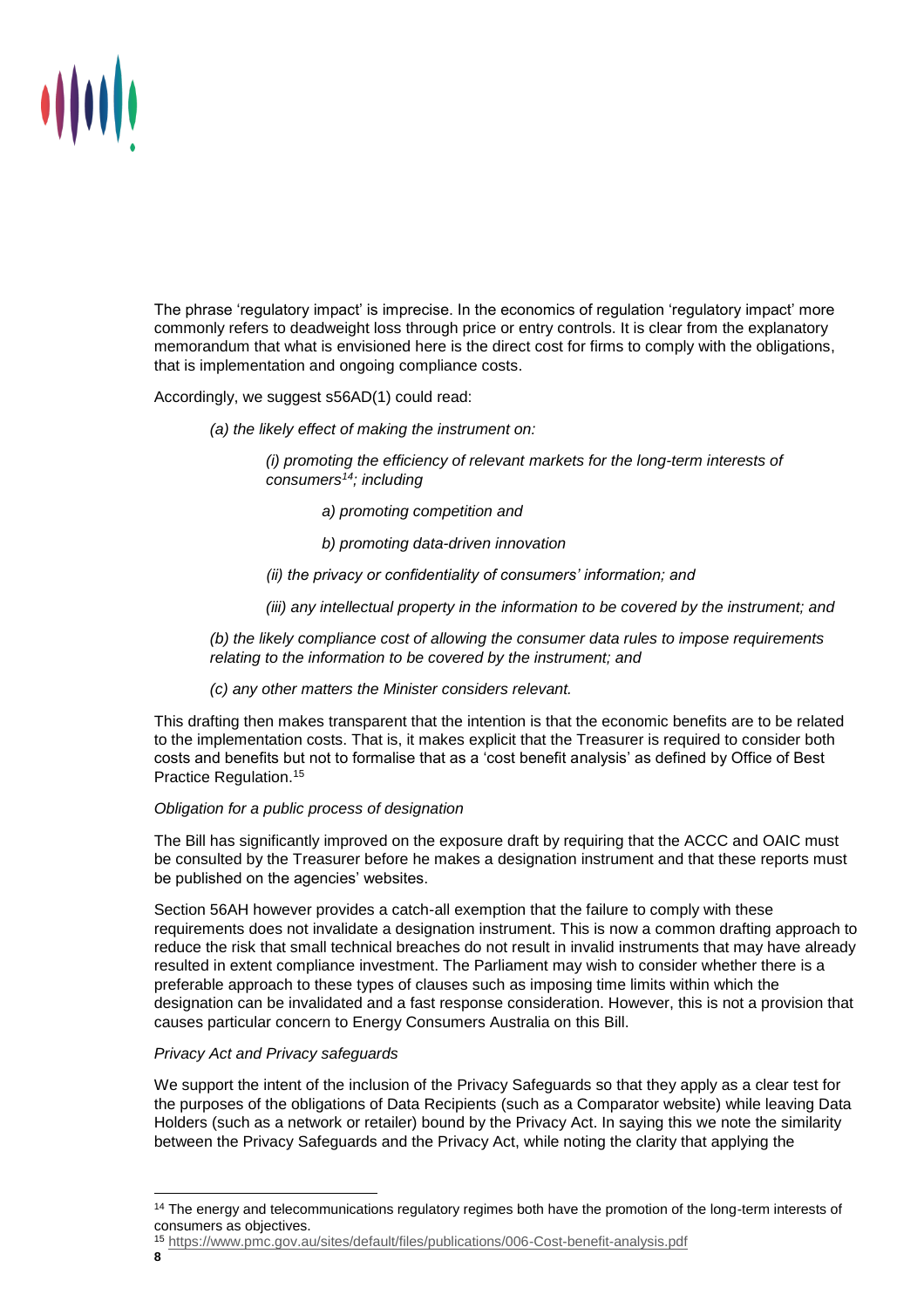

Safeguards to a defined data set rather than the interpretation of the Privacy Act around personal data.

Energy Consumers Australia's view is that the Consumer Data Use Right is not trying to reduce privacy rights.

The intention is to facilitate the use of data at the consumer's direction that might otherwise be impeded by privacy law.

The important function that is performed by the CDR is to provide explicit procedures that can be followed by providers to give effect to a consumer's choice to have their data used by a third party.

It is critical that the data holder is presented with clarity that by following the ACCC rules the provision of the data is not breaching their privacy obligations.

However, we do share the concerns expressed by others that the Privacy Act is not effective in the way it manages the consents provided by consumers to data holders. While the right to privacy is a human right, the expectation of consumers that the data they provide in the course of ordinary transactions will be held securely and not shared without their explicit consent is an important contributor to consumer confidence in data.

Markets are fundamentally based on trust and the collapse in trust of corporations and governance institutions is becoming a significant economic issue.

Accordingly, we recommend that in addition to enacting the Consumer Data Use Right the Parliament should institute a review of the rest of the framework for management of consumer rights and expectations over the use of data. The Parliament could include this as a legislative requirement as part of this Act, such as requiring the Treasurer to initiate an inquiry and provide a report to Parliament by a certain date.

## The rules framework

As noted above the ACCC's *Rules outline* is explicitly restricted to rules for the implementation in banking. However, there are aspects to these rules that suggest legislative guidance currently provided may be insufficient.

Where the consumer data right is designed to provide an aid to consumers in decision making (e.g. price comparison or dimensioning solar panels prior to purchasing) rather than the establishment of an ongoing relationship, the effective implementation requires the consumer to be able to obtain that service with minimal engagement.

Put simply the ideal would be a nice shiny standard format 'button' on comparison websites that is an ACCC supported mechanism that effectively says 'I authorise you to get my usage data for the purposes of providing me with a price comparison service. I acknowledge that you will not provide me with that data and you will destroy the data as soon as it has been used to make the calculations for the comparison.'

As implemented for banking even a price comparison service could not access consumer data without the consumer having to have an online relationship with their data holder (bank). This would not provide a useful service to a consumer simply trying to decide on a good credit card option. The data standards consideration of consent also seemed to be presuming that consent would only be granted online rather than possibly being granted in person or on the phone.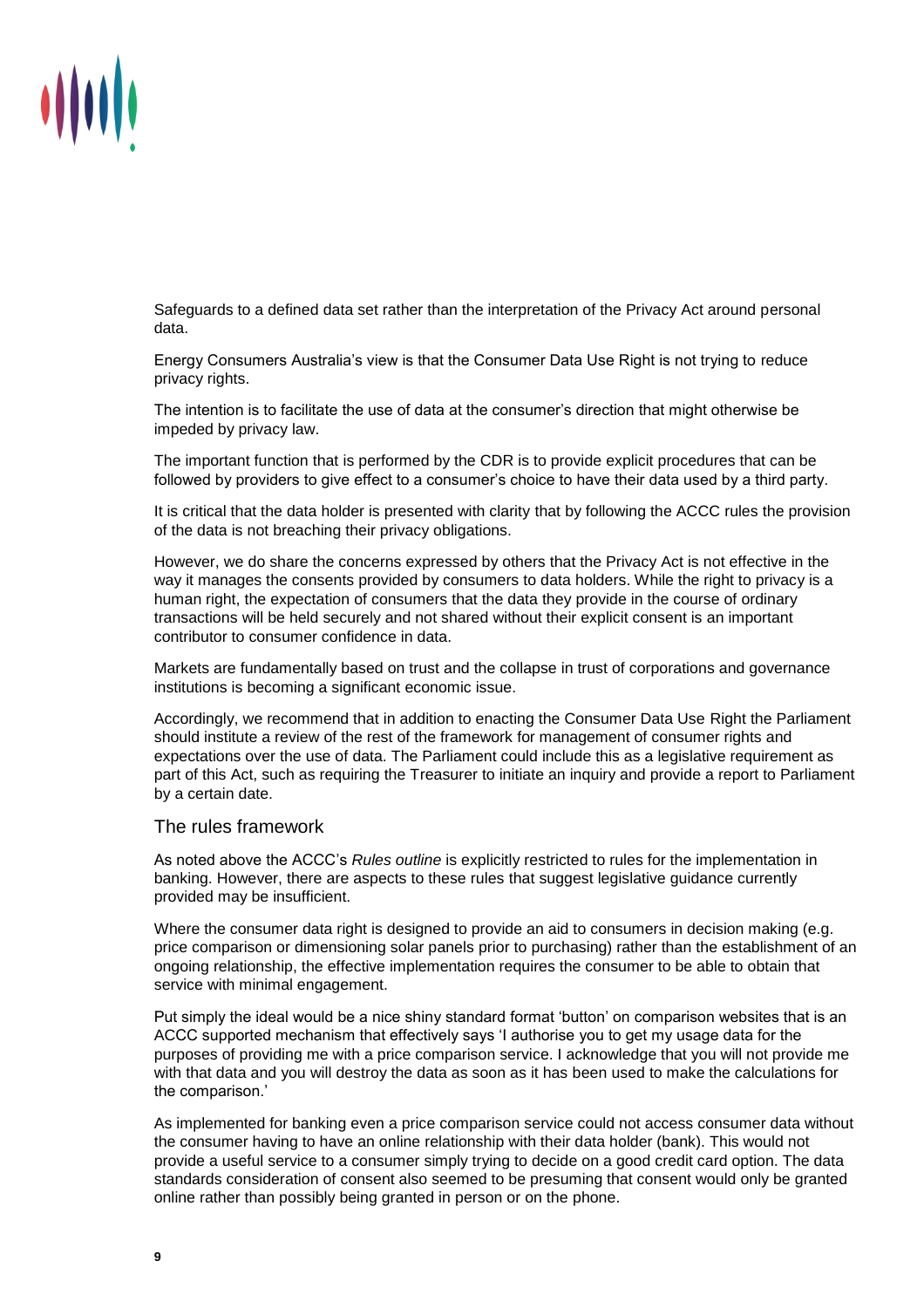

Similarly, the ACCC rules partially defeat the value of a Consumer Data Right creating clarity of process for data holders and recipients by importing the vagaries of the Privacy Principles on consent. This in our view is inconsistent with the ACCC's view of consent in its digital platform review.

To this end we think additional guidance for the ACCC in making rules should be added to section 56BP. In the Bill the ACCC is only required to have regard to the issues the Minister has to consider in s 56AD in designating a sector (noting that we have separately identified improvements on these above). The additional guidance should direct the ACCC to making rules that:

- 1. Promote consumer confidence in the sector and the management of data;
- 2. Minimise the burden placed on consumers in exercising their rights to use their data; and
- 3. Provides specific forms of consent that can be advertised by data recipients as being an endorsed ACCC form of consent.

# **Conclusion**

The delivery of the CDR for energy is critical to achieving developments in the market that will make electricity more affordable and reliable. The sector is well placed to move forward rapidly once the legislation is in place and the relevant agencies can provide support.

The specific value in the CDR for this sector is the ability to specify clear rules that can be followed so that data holders know that they are not breaching their obligations under the Privacy Act.

We believe the Bill could be improved by:

- 1. Amend the objects in s56AA to put the focus on the end goal of the creation of economic value for consumers rather than the means to that goal which are competition and choice.
- 2. Amend the matters the Minister must have regard to in s56AD to more clearly reflect the consideration of benefits and costs and provide better guidance to the ACCC.
- 3. Consider whether there is a better mechanism to avoid small defects in process invalidating instruments other than the broad approach of s56AH.
- 4. Include in the Bill a requirement for the Treasurer to review and report to Parliament on further changes to data protection legislation, including the Privacy Act, to provide greater confidence to consumers about the use of their data.
- 5. Provide additional guidance to the ACCC through including that they have regard to consumer confidence, ease of use by consumers and standardised forms of consent in developing the rules.